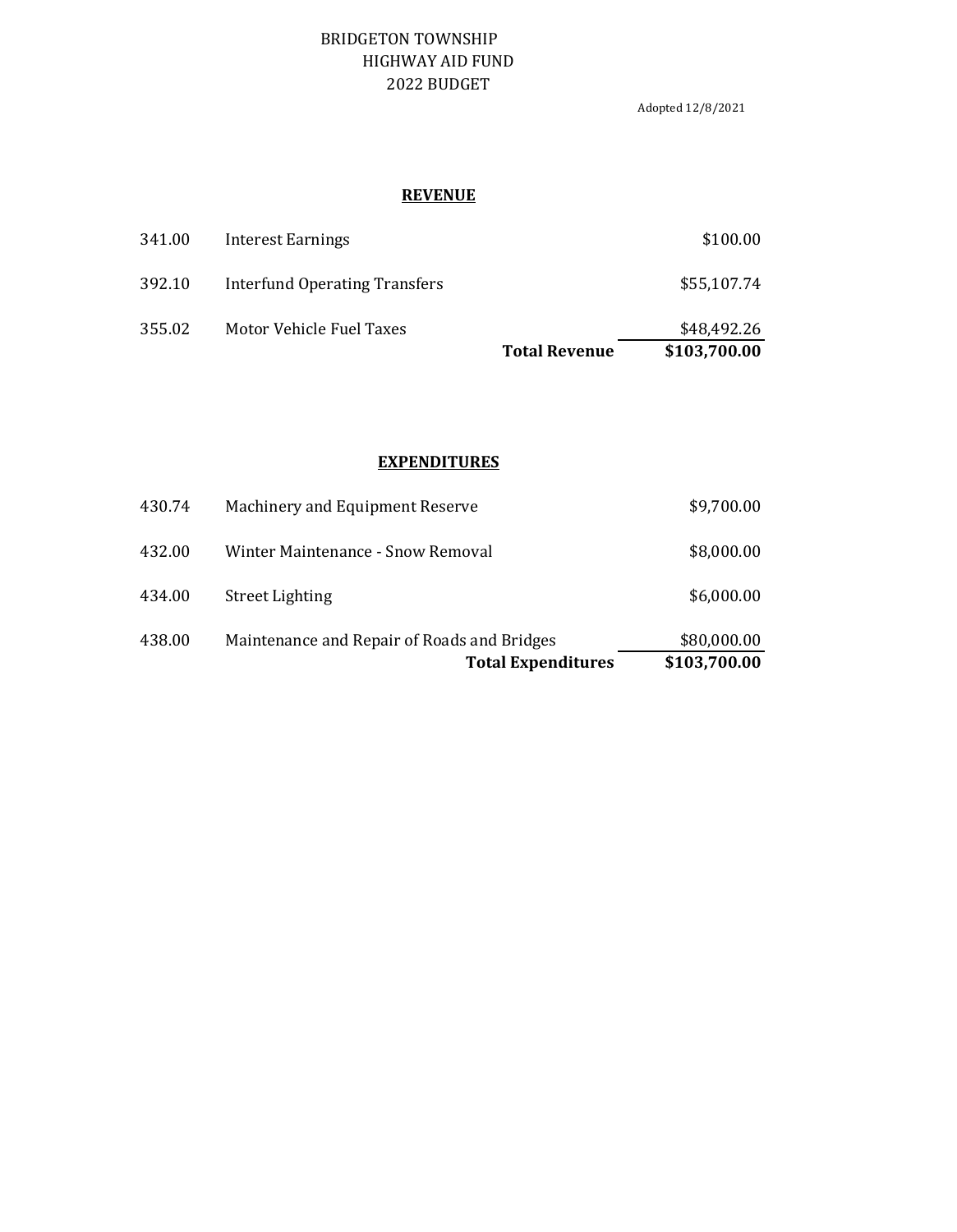## BRIDGETON TOWNSHIP GENERAL FUND 2022 BUDGET

Adopted 12/8/2021

#### **REVENUE**

|        |                                      | <b>Total Revenue</b> | \$622,900.00 |
|--------|--------------------------------------|----------------------|--------------|
| 392.10 | <b>Interfund Operating Transfers</b> |                      | \$213,659.37 |
| 380.00 | Miscellaneous                        |                      | \$4,000.00   |
| 362.00 | <b>Public Safety Permits</b>         |                      | \$8,000.00   |
| 361.30 | Zoning/Subdivision/Land Dev Fees     |                      | \$2,500.00   |
| 356.02 | <b>State Game Lands</b>              |                      | \$200.00     |
| 355.04 | <b>Liquor Licenses</b>               |                      | \$0.00       |
| 355.01 | <b>Public Utility Realty Tax</b>     |                      | \$300.00     |
| 352.53 | <b>COVID Relief</b>                  |                      | \$67,040.63  |
| 341.00 | Interest                             |                      | \$2,500.00   |
| 331.12 | <b>Local Code Violations</b>         |                      | \$500.00     |
| 331.11 | <b>Vehicle Code Violations</b>       |                      | \$700.00     |
| 321.80 | <b>Cable Television Franchise</b>    |                      | \$15,000.00  |
| 321.32 | <b>Junkyard Permits</b>              |                      | \$200.00     |
| 310.60 | <b>Admissions Tax</b>                |                      | \$1,300.00   |
| 310.21 | <b>Earned Income Tax</b>             |                      | \$155,000.00 |
| 310.10 | <b>Real Estate Transfer Tax</b>      |                      | \$45,000.00  |
| 301.41 | Interims - Fire Tax                  |                      | \$0.00       |
| 301.40 | Interims                             |                      | \$0.00       |
| 301.21 | Prior Year Levy - Fire Tax           |                      | \$1,500.00   |
| 301.20 | Prior Year Levy                      |                      | \$1,500.00   |
| 301.11 | Current Year Levy - Fire Tax         |                      | \$52,000.00  |
| 301.10 | <b>Current Year Levy</b>             |                      | \$52,000.00  |

# **TOTAL GENERAL FUND EXPENSES**

|                               | <b>Total</b> | \$622,900.00 |
|-------------------------------|--------------|--------------|
| Insurance/Casualty & Surety   |              | \$23,000.00  |
| <b>Employer Paid Benefits</b> |              | \$4,000.00   |
| Miscellaneous                 |              | \$1,000.00   |
| Culture/Recreation            |              | \$6,000.00   |
| <b>Public Works</b>           |              | \$354,500.00 |
| <b>Public Safety</b>          |              | \$154,000.00 |
| General Government            |              | \$80,400.00  |